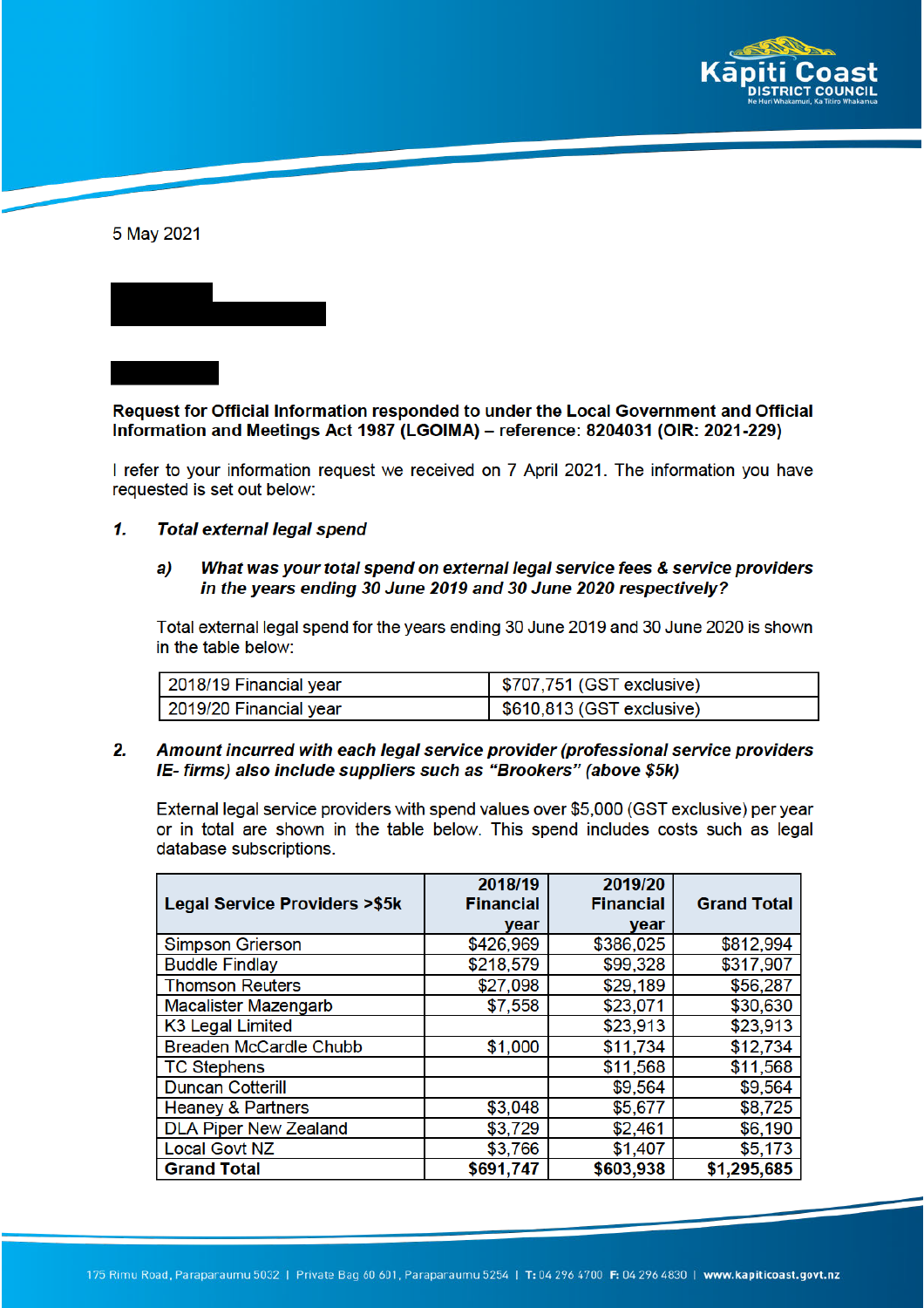# *3. For each of the years ending 30 June 2019 and 30 June 2020:*

#### *a) Legal team staffing numbers*

# • *Headcount: how many lawyers were employed or engaged in a legal role by your organisation during each year:*

For the year ending 30 June 2019, Council employed one lawyer on a part time basis (approximately 0.8 FTE), and contracted one lawyer (approximately 0.7 FTE) to provide legal services as the Council's Senior Legal Counsel.

For the year ending 30 June 2020, Council did not employ any lawyers but contracted two lawyers to provide legal services (Senior Legal Counsel and Legal Counsel) equivalent to 1.5 FTE.

# • *FTE lawyers: if different, how many full-time equivalent (FTE) such lawyers?*

N/A

# *b) Non-legal staff in legal team/law department*

# • *Headcount: how many non-legal staff were employed or engaged during each year in the legal team or otherwise directly associated with or supporting the legal staff in 3(a) above:*

For the years ending 30 June 2019 and 30 June 2020, the Council employed 2 non-legal staff (equivalent to 1.4 and 1.6 FTE respectively) to focus on managing warrants and delegations and also responses to requests received under the Privacy Act and the LGOIMA.

# • *FTE non-legal staff: if different, how many FTE such staff?*

N/A

# *4. Total internal legal spend. In each year ended 30 June 2019 and 30 June 2020 what was your:*

# • *Direct total investment on internal legal services, including all salaries & service providers:*

Total spend on internal legal salaries for the year ending 30 June 2019 was \$120,300; and for the year ending 30 June 2020 was \$75,000.

Total spend on internal legal service providers for the year ending 30 June 2019 was \$92,750 (GST exclusive); and for the year ending 30 June 2020 was \$284,221 (GST exclusive).

# • *The additional indirect costs of internal legal services?*

Total additional indirect spend for internal legal services including telecommunications, travel, training, and membership subscription was \$ 5,088 (GST exclusive) for the year ending 30 June 2019, and \$3,998 (GST exclusive) for the year ending 30 June 2020.